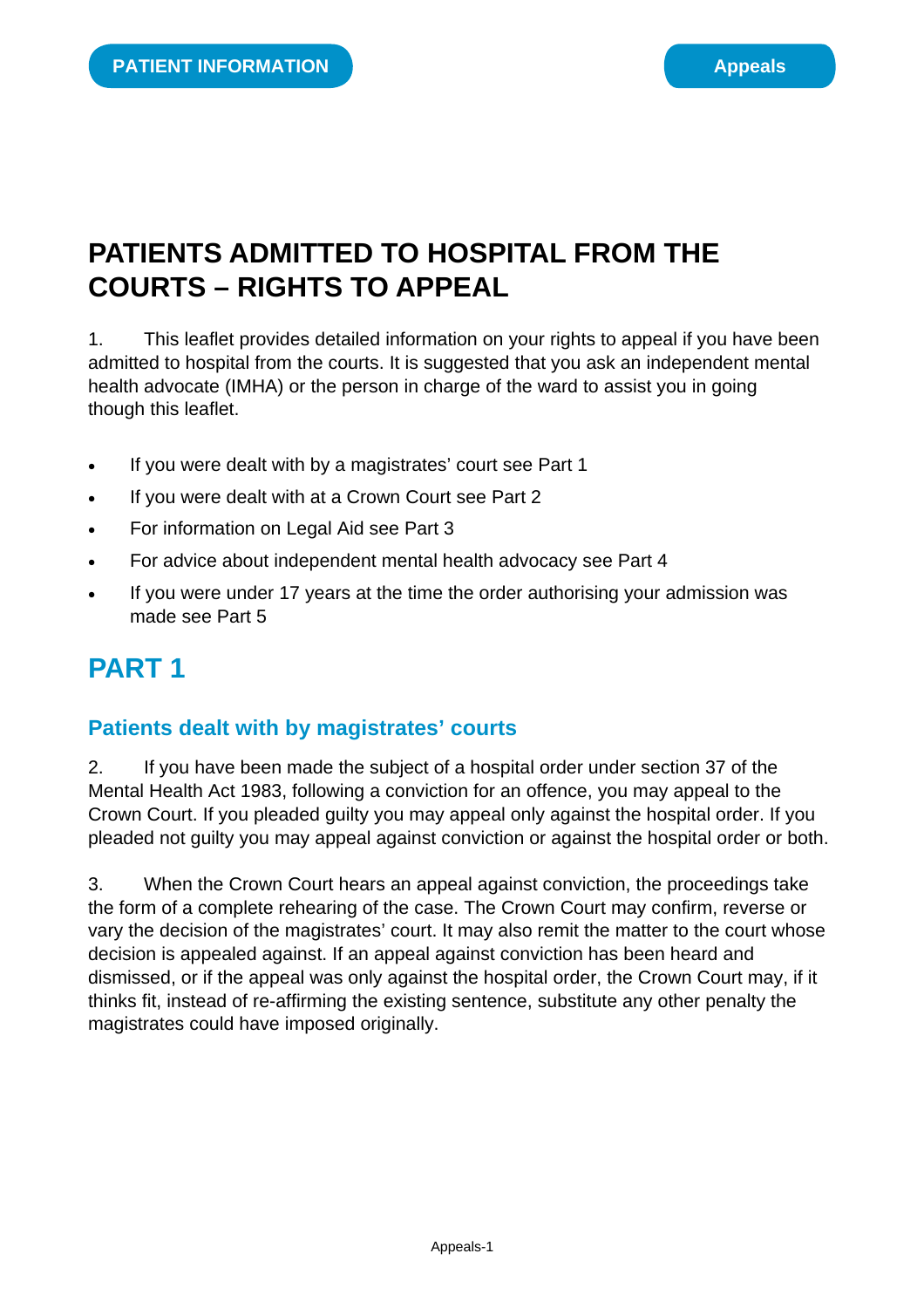4. If the magistrates' court made a hospital order under section 37(3) of the Act without proceeding to conviction you may, if you wish, appeal against the hospital order. On the hearing of an appeal against a hospital order in these circumstances the Crown Court has the same powers as if the appeal had been against both conviction and sentence.

5. If you have been convicted by a magistrates' court and committed to the Crown Court for sentence you may appeal to the Crown Court against your conviction.

6. You may conduct your own appeal or you may instruct a solicitor to do so on your behalf, either privately or under legal aid (see paragraph 9 below).

7. The Notice of Appeal must be in writing, and must be signed by you or on your behalf. It must state whether the appeal is against conviction or sentence or both. This Notice must be sent to the Clerk of the magistrates' court which made the hospital order and also to the prosecutor. This must be in sufficient time to allow that the Clerk and prosecutor receive the appeal within 21 days of the day on which the decision of the court was given. If the magistrates' court adjourns sentence after conviction, the time-limit for appealing against conviction runs from the date on which you were dealt with.

8. The Crown Court has, however, power to issue a direction extending the time within which the Notice of Appeal may be given. If you wish the Crown Court to give such a direction you must apply in writing specifying the grounds of the application to the appropriate officer of the Court. If the Court issues a direction you must notify the prosecutor.

9. Legal aid may be granted to you for the preparation and conduct of your appeal if it appears to the court (i) that it is desirable in the interests of justice that legal aid should be granted, and (ii) that your means are insufficient to meet the costs of the appeal.

10. If you wish to apply for legal aid you should do so as soon as possible. You may apply either to the magistrates' court which made the hospital order or to the Crown Court Centre which would hear the appeal. Application may be made either in writing to the court or orally to the court on appearance.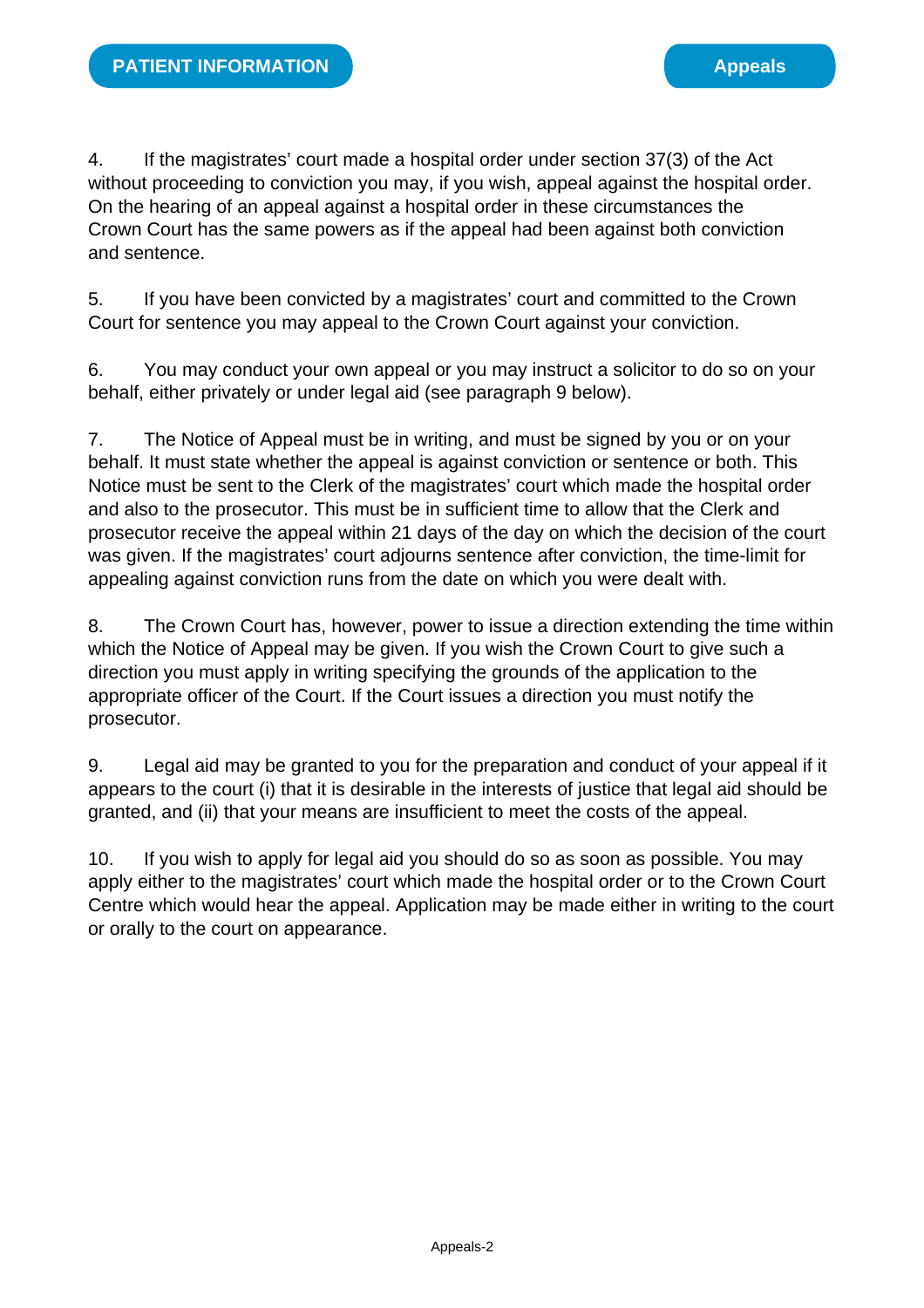# **PART 2**

#### **Patients dealt with at a Crown Court**

- 11. If you:
	- a. have been given a hospital order, or hospital and limitation directions, following conviction by the Crown Court; or
	- b. have been found to be under disability (ie unfit to plead) under the Criminal Procedure (Insanity) Act 1964); or
	- c. have been found not guilty by reason of insanity, you may appeal to the Court of Appeal (Criminal Division).

You may appeal against your conviction or sentence or both. Notice must be given within 28 days of the decision appealed against. The leave of the Court of Appeal is required except

> where the trial or sentencing judge certifies that the case is fit for appeal. (This applies to appeals against sentence as well as appeals against conviction).

12. If you are the subject of a hospital order and an order restricting discharge, having been convicted by a magistrates' court and then sentenced by a Crown Court, you have a similar right of appeal within 28 days against the sentence.

13. On an appeal against a hospital order and/or an order restricting discharge made on conviction, the Court of Appeal may quash the order and pass some other sentence, though not one of greater severity, taking the case as a whole, than that imposed by the Court of Trial. On an appeal against a verdict of not guilty by reason of insanity, the Court of Appeal may acquit you or substitute a verdict of guilty of the offence charged, or any other offence of which the jury could have found you guilty; and if they substitute such a verdict they will pass sentence in respect of that offence. On an appeal against a finding that the accused was under disability (unfit to plead), the Court of Appeal may, where the question of fitness to be tried was determined later than on arraignment, quash the finding and acquit the appellant. In any other case the court may, on allowing an appeal against a finding of disability, order you to be tried for the offence charged.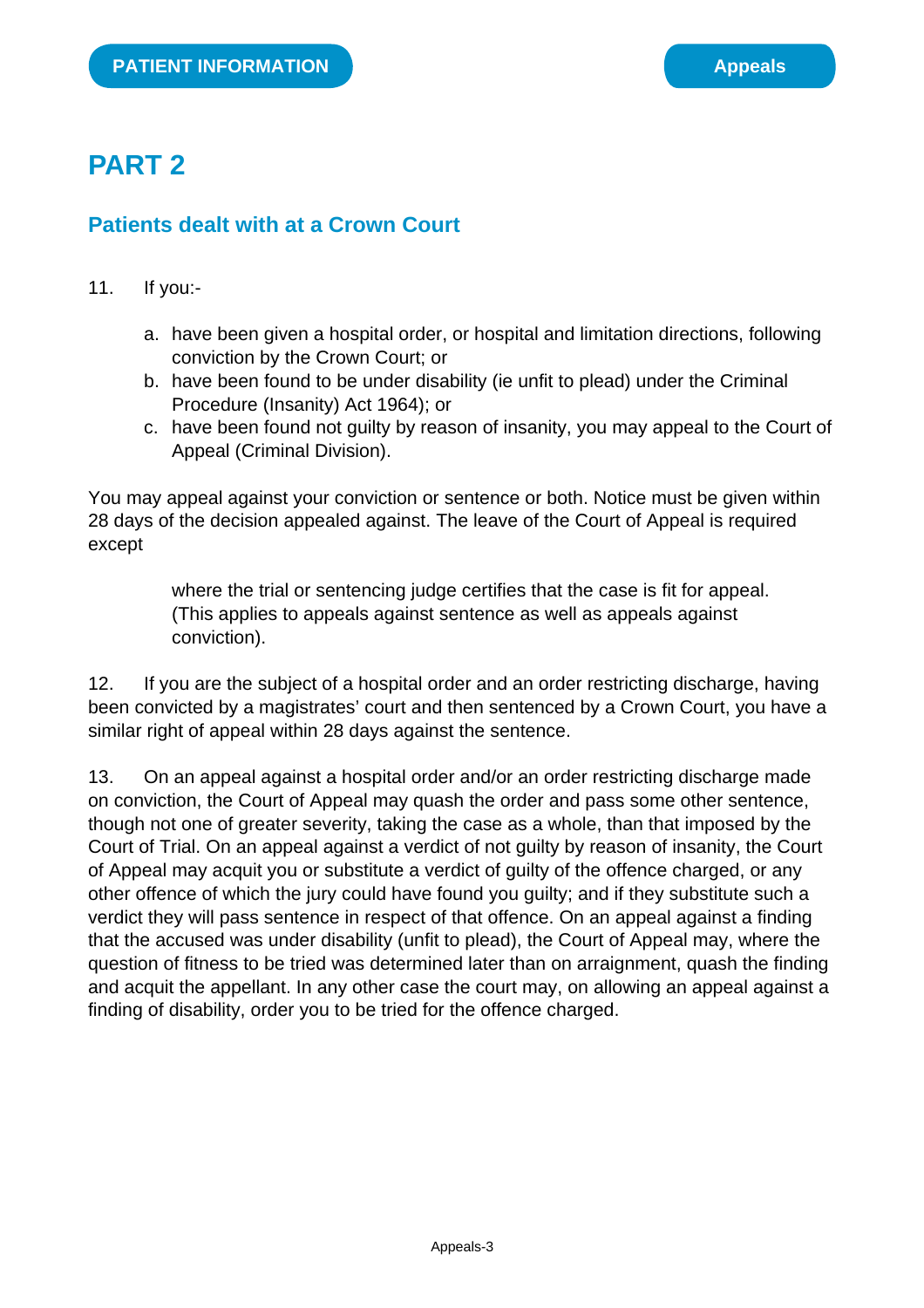14. You must give Notice of Appeal or Notice of Application for leave to appeal on the prescribed form. Copies of the prescribed form may be obtained from:-

#### [http://www.justice.gov.uk/criminal/procrules\\_fin/contents/formssection/formspage.htm](http://www.justice.gov.uk/criminal/procrules_fin/contents/formssection/formspage.htm)

or from:

The Registrar of Criminal Appeals Criminal Appeals Office Royal Courts of Justice **Strand** London WC1A 2LL

Reasoned grounds of appeal must be sent with the notice.

15. If you wish to appeal but do not do so within the period of 28 days mentioned above, you may apply to the Court of Appeal for an extension of time. This application may be made on the prescribed form giving notice of appeal. Grounds of appeal must still be included.

16. You may obtain from the Registrar a copy of any document required for the appeal apart from any transcript of the Crown Court proceedings, the supply of which is at the Registrar's discretion. In either case he may require you to pay the authorised charges. You may however obtain a transcript privately from the shorthand writers involved on payment of their charges.

### **PART 3**

### **Legal Aid**

17. If you apply for legal aid you are normally obliged to submit a statement of means, but a court may waive this requirement if it appears that you are, by reason of your physical or mental condition, incapable of making one. Legal aid may be granted subject to a down-payment being made on account of any contribution which the court may subsequently make. The decision whether to make a contribution order is dependent on your means. It is not dependent upon the outcome of the appeal; an order may be made if it appears to the court that you have the means to pay a contribution towards the costs. If you are under the age of 16, both you and an appropriate contributor (mother, father or putative father) may be required to complete a statement of means and to make a contribution towards the cost of the appeal. Persons financially responsible for applicants under the age of 18, but who are not appropriate contributors, may be required to complete a statement of means, and may have their resources taken into account for the purpose of assessing any contribution towards the costs of the legal aid.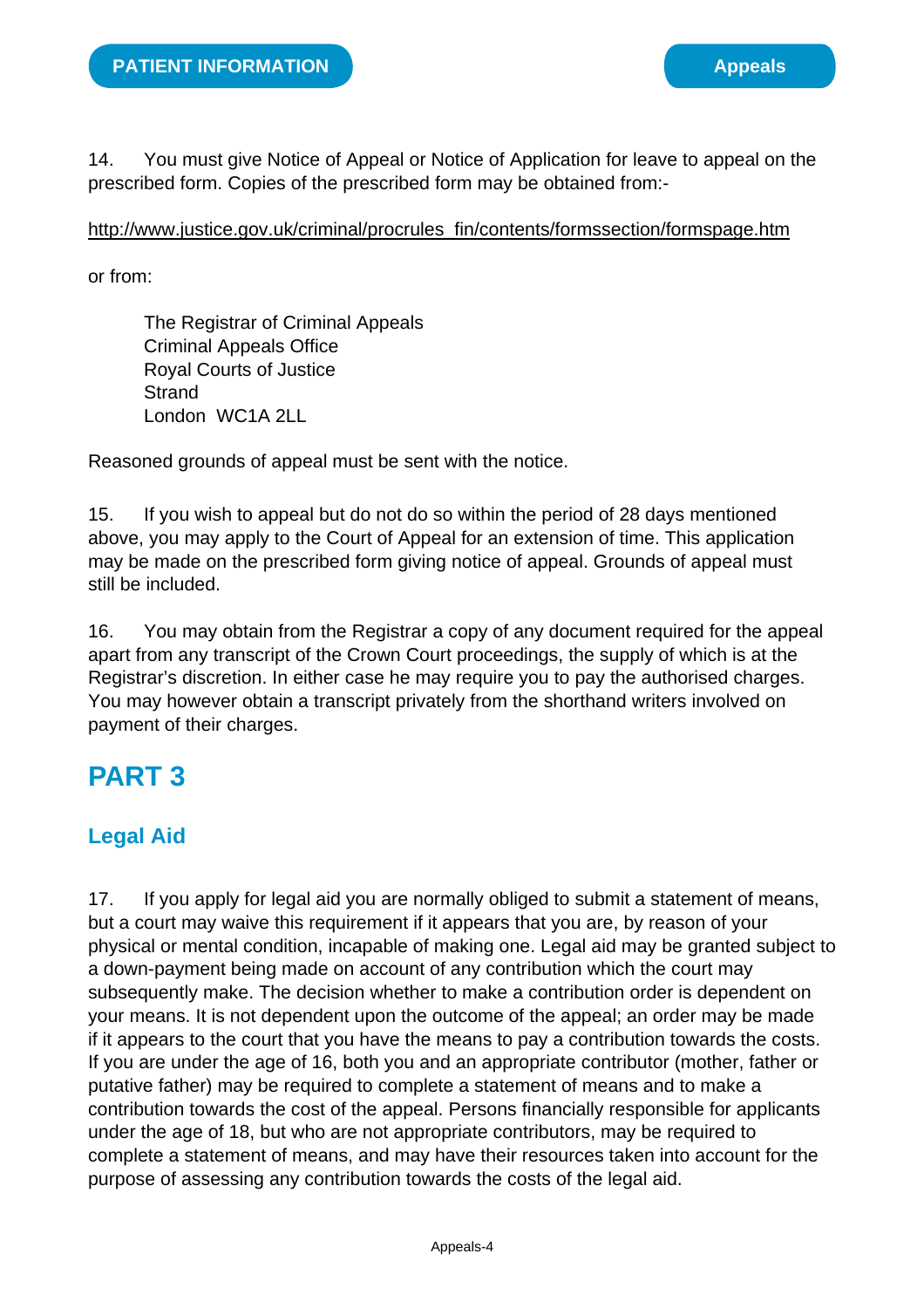18. You may apply to the Court of Appeal for legal aid to advise you about possible grounds of appeal and, if such grounds exist, for representation at the hearing of the appeal. If you were legally aided in the Crown Court then you will be entitled to advice on possible grounds of appeal and assistance in giving notice of an application and in other preliminary matters. If such advice has not been given you should write to the solicitor concerned and ask for it, before the normal period of giving notice of application for leave to appeal. If, therefore, you wish to appeal, or think you may have grounds to appeal you must ensure that notice is given to the Court of Criminal Appeal within that time, whether or not you have applied to a solicitor for advice and assistance. If you were not legally aided in the Crown Court, or dismissed your legal advisers before the case was concluded, you may apply to the Court of Appeal for legal aid, limited to the giving of advice on possible grounds of appeal, and assistance in the preparation of the necessary applications. An unassisted applicant may seek advice and assistance from a solicitor under the "green form" scheme, which permits a solicitor to give advice up the value of £40 to a person who is financially eligible.

19. You may apply to the trial judge if he has certified that the case is fit for appeal, or the Court of Appeal, to be admitted to bail pending the determination of this appeal.

20. You are entitled to be present, if you desire it, on the hearing of your appeal, except where you are subject to detention and the appeal is on some ground involving a question of law alone, or when the appeal is against a finding of disability or a verdict of not guilty by reason of insanity. You are not entitled to be present on the hearing of your application for leave to appeal, or on any proceedings preliminary or incidental to an appeal.

21. Any application for leave of appeal, or for extension of time, or other application preliminary to the appeal may be decided by a single judge of the court, and the appellant will be informed of his decision. If, in the event of a judge refusing your application, you do not desire to have the application determined by the full Court of Appeal, or do not serve the Application on the Registrar for determination by the Court of Appeal, the refusal of your application by the Judge is final.

22. You may abandon your appeal by giving notice to the Registrar. Under Part 65.13 of the Criminal Procedure Rules, upon such notice being given, the appeal shall be deemed to have been dismissed by the Court of Appeal.

# **PART 4**

#### **Help from an independent mental health advocate**

23. You are also entitled to help from an independent mental health advocate if you want it. These advocates are independent of people involved in your care. They can help you get information about your care and treatment, why you are being kept in hospital, what it means and what your rights are. They can come to see you and help you